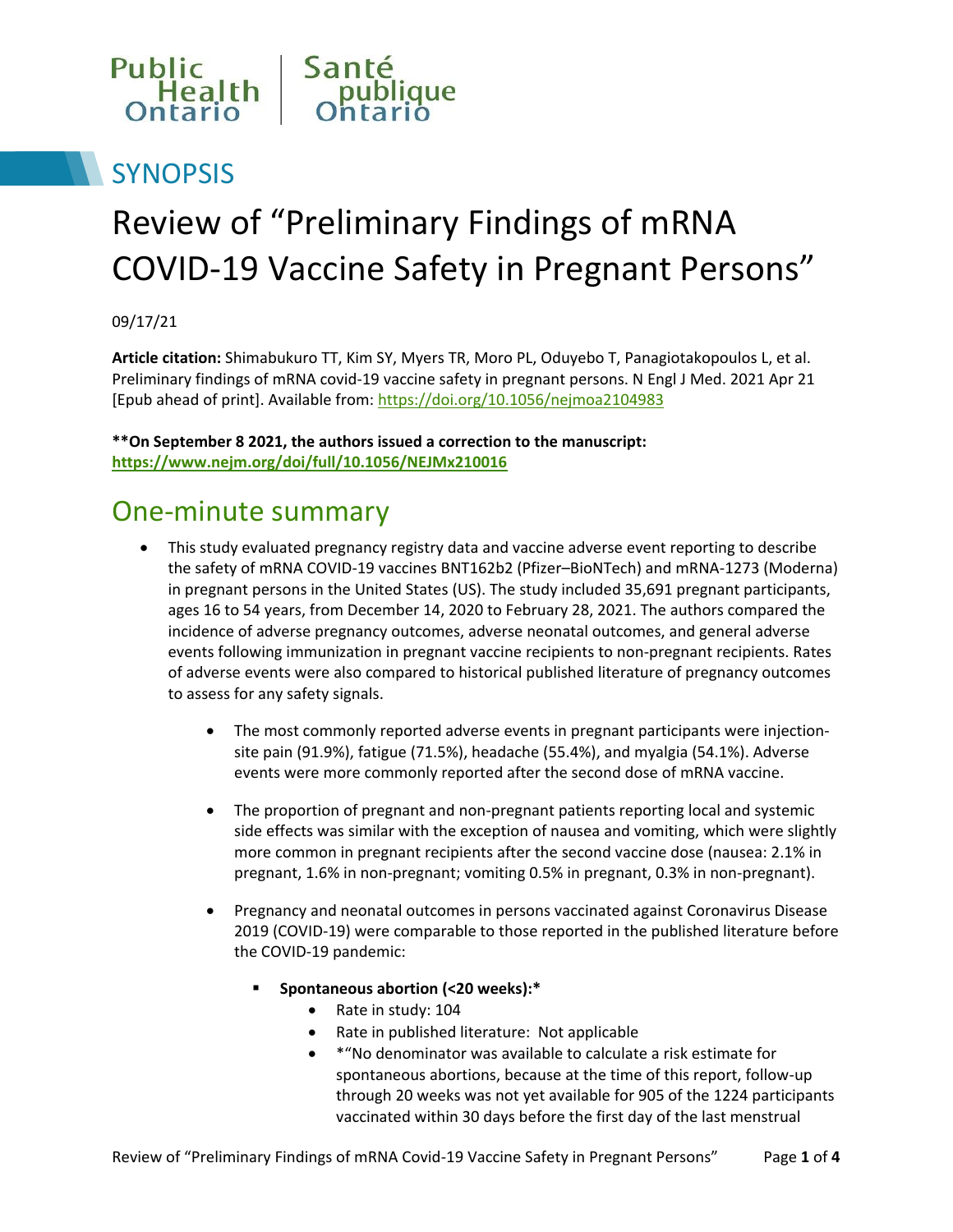period or in the first trimester. Furthermore, any risk estimate would need to account for gestational week–specific risk of spontaneous abortion."

- **Stillbirth (≥ 20 weeks):**
	- Rate in study:  $1$  of 725 (0.1%)
	- Rate in published literature: <1%
- **Pre-term birth (37 weeks):**
	- Rate in study:  $60$  of  $636$  (9.4%)
	- Rate in published literature: 8-15%
- **Small size for gestational age:**
	- Rate in study: 23 of  $724$  (3.2%)
	- Rate in published literature: 3.5%.
- **Major congenital anomalies:**
	- Rate in study: 16 of 724 (2.2%)
		- o None of recipients reporting congenital anomalies had received vaccine during pre-conception period or 1<sup>st</sup> trimester
	- Rate in published literature: 3%

### Additional information

- Data were captured from the v-safe surveillance system, a smartphone-based active surveillance system to monitor for adverse events and outcomes post-COVID-19 vaccination. If patients identified as pregnant, they were then offered enrollment in the v-safe pregnancy registry.
- To capture clinically significant maternal and neonatal adverse events, reports from the Vaccine Adverse Event Reporting System (VAERS), a passive surveillance system administered by the US Centers for Disease Control and Prevention and the Food and Drug Administration, were collected. During the study period, VAERS received 221 reports involving COVID-19 among pregnant persons, 66 (29.9%) of these involved pregnancy or neonatal specific adverse events (most commonly spontaneous abortion (n=46, 37 occurred in the first trimester), followed by stillbirth (n=3), premature rupture of membranes (n=3), and vaginal bleeding (n=3). No congenital anomalies were reported to VAERS.
- Of 35,691 pregnant v-safe participants, the registry call centre attempted to contact 5,230 by telephone and 3,958 were enrolled in the v-safe pregnancy registry. The vast majority of these participants (3,719, 94.0%) identified as health care personnel. Of the patients in the registry, 827 had a completed pregnancy. Of the completed pregnancies, 712/827 (86.1%) resulted in a live birth and 700/712 (98.3%) of these received their first vaccine dose in the third trimester.
- Timing of first dose of vaccine administration relative to pregnancy for registry participants was as follows:
	- Peri-conception period: 92 (2.3%)
	- First trimester: 1,132 (28.6%)
	- $\bullet$  Second trimester: 1,714 (43.3%)
	- Third trimester: 1,019 (25.7%)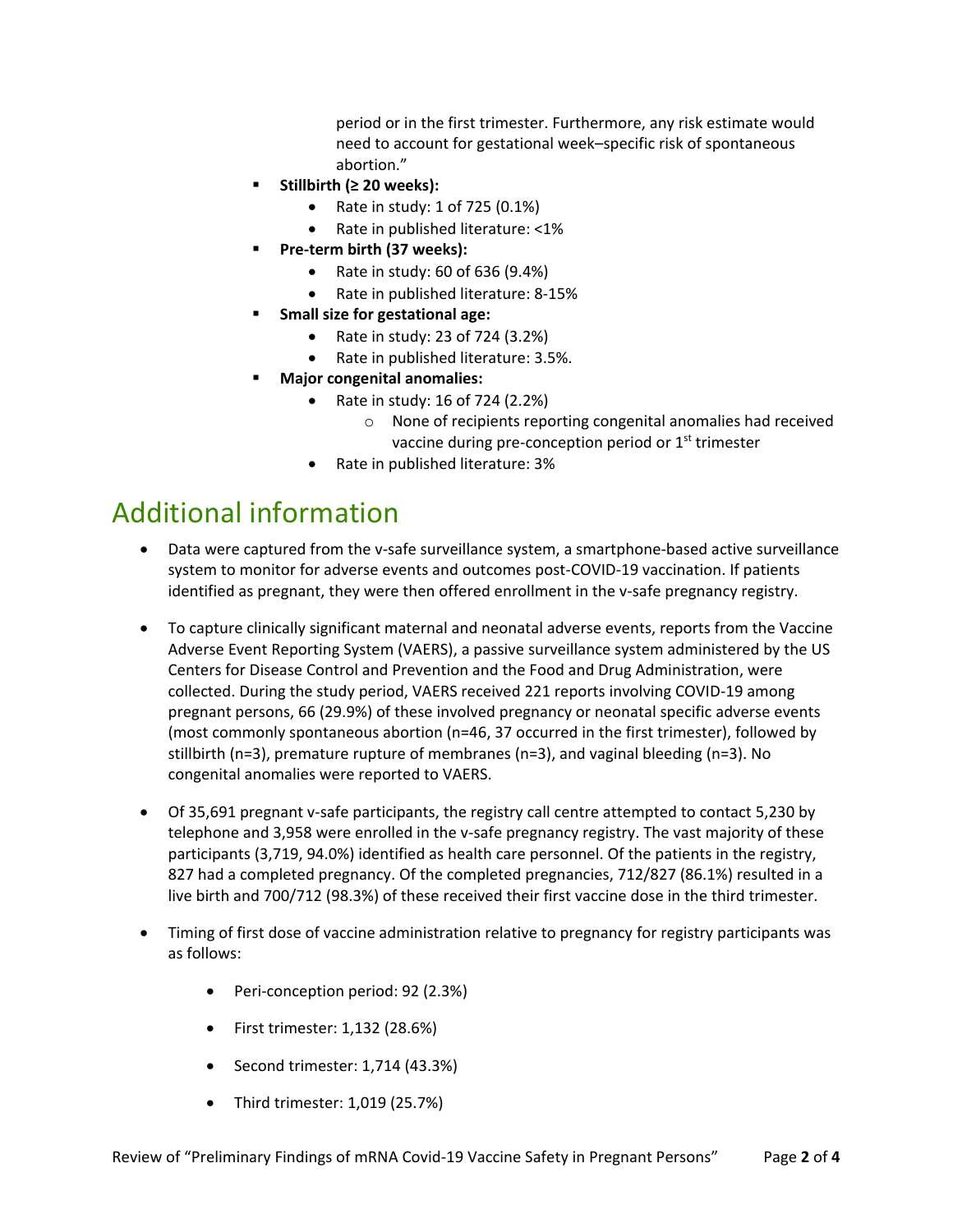### PHO reviewer's comments

- These data are limited by the 1) lack of representativeness of the non-health care worker population as the vast majority of participants in the cohort were health care personnel and 2) relatively low participation rate in the v-safe pregnancy registry. There is risk for bias that could compromise the generalizability of these findings to a broader pregnant population. Additionally, comparison of adverse outcomes in this population to published estimates is limited by differences between these two populations (e.g., age, demographics, and clinical characteristics).
- The v-safe registry data are preliminary, include a relatively small sample size, and describe neonatal outcomes mostly from patients vaccinated in the third trimester. This limits the evaluation of outcomes associated with vaccine exposures earlier in pregnancy.
- Additional follow up using a more broadly representative, larger sample size and more longitudinal data will be helpful to better understand the association between COVID-19 mRNA vaccination and pregnancy outcomes.
- VAERS data does not provide information on the number of vaccines administered to pregnant patients, which may limit any evaluation of adverse events associated with number of doses received.
- Despite these limitations, these findings provide mounting evidence indicating safety of mRNA vaccines in pregnant patients and may help to support risk vs. benefit discussions between pregnant patients and their health care providers.